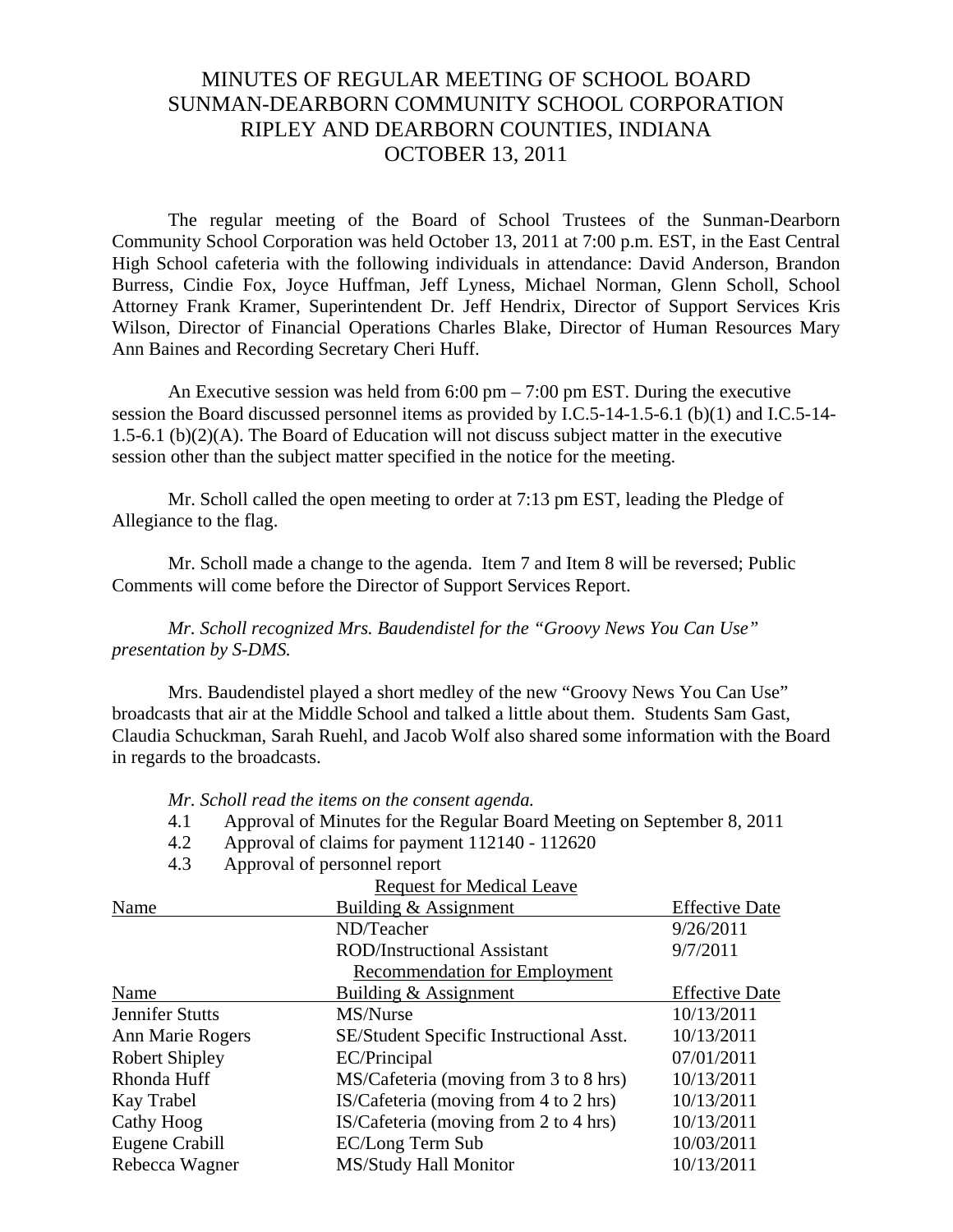|                     | <b>Accept Letters of Resignation</b> |                       |
|---------------------|--------------------------------------|-----------------------|
| Name                | Building & Assignment                | <b>Effective Date</b> |
| Jennifer Coy        | ROD/Certified O.T. Asst.             | 10/6/2011             |
| Carina Lewis        | MS/Nurse                             | 9/30/2011             |
| <b>Mark Watkins</b> | MS/Principal                         | 9/19/2011             |
| Denise Johnson      | SE/Nurse                             | 10/26/2011            |

4.4 Approval of overnight field trips

 Jim Stock, Jamie Ballart and Krista Hutzel along with 28 students going to the IASC 2011 State Convention in Indianapolis; leaving on November 5, 2011 and returning on November 6, 2011.

*Dr. Hendrix recommended that the Board approve with one motion and one vote consent agenda items 4.1 through and including 4.4 as presented.* 

Mrs. Fox made a motion, seconded by Mr. Lyness, to approve consent agenda items 4.1 through and including 4.4. The motion carried by voice vote.

Mr. Scholl moved to Action Items.

 *Dr. Hendrix recommended that the Board approve to adopt the CPF Resolution as presented.*

 Mrs. Fox made a motion, seconded by Mrs. Huffman, to adopt the CPF Resolution. The motion carried by voice vote.

*Dr. Hendrix recommended that the Board approve to adopt the Bus Replacement Plan and Resolution as presented.* 

Mr. Lyness made a motion, seconded by Mr. Norman, to adopt the Bus Replacement Plan and Resolution. The motion carried by voice vote.

*Dr. Hendrix recommended that the Board approve to adopt the Neutrality Resolution as presented.*

 Mr. Burress made a motion, seconded by Mr. Anderson, to adopt the Neutrality Resolution. The motion carried by voice vote.

*Dr. Hendrix recommended that the Board approve to adopt the 2012 Budget as presented.*

 Mr. Lyness made a motion, seconded by Mr. Norman, to adopt the 2012 Budget. The motion carried by voice vote.

*Mr. Scholl recognized Mr. Blake, Director of Financial Operations.* 

Mr. Blake reviewed the Financial Report for September 2011.

*Mr. Scholl asked for public comments and read the public comments policy.*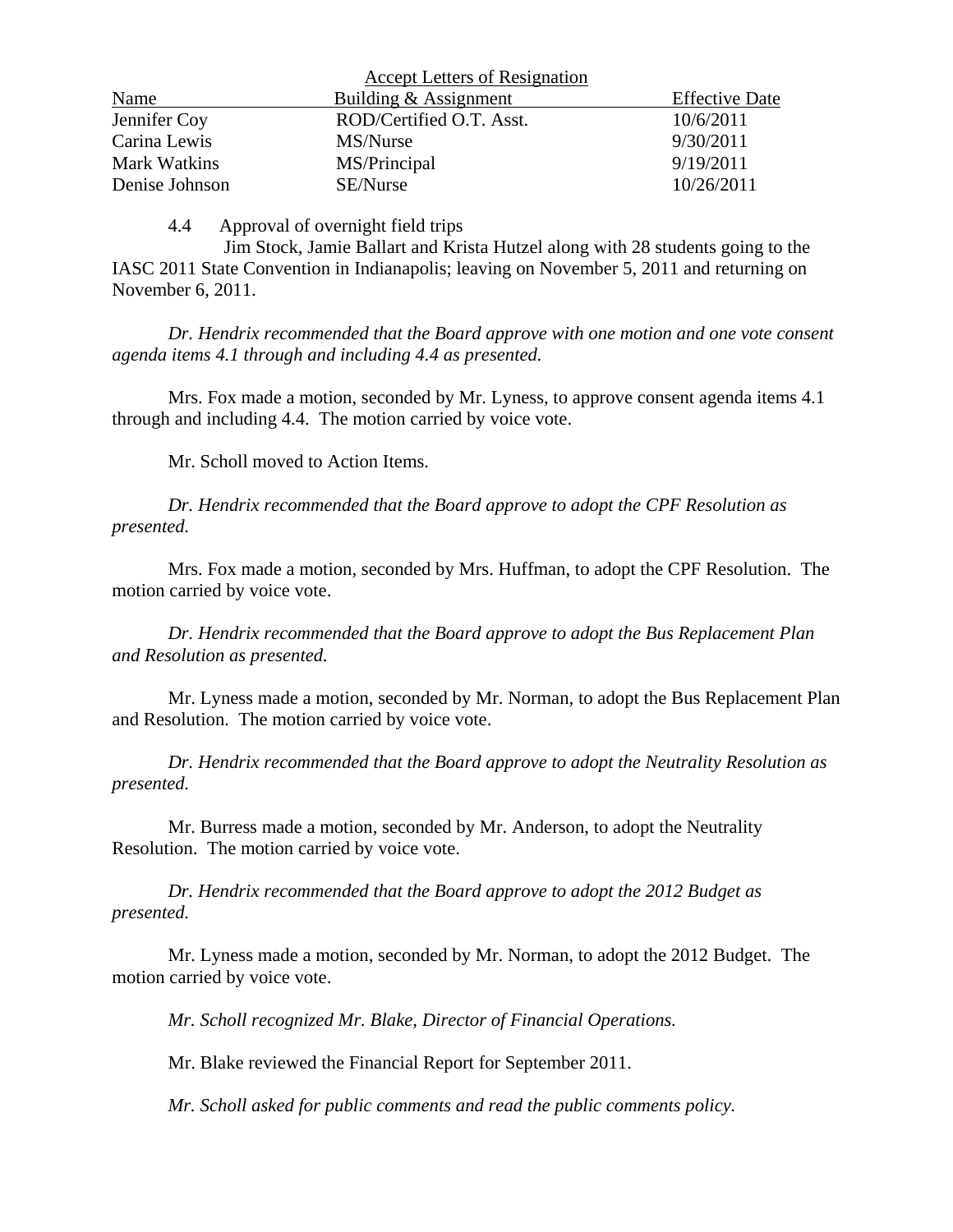Doug Gabbard, 1261 Woodland Circle in Lawrenceburg, and Bob Hartman, 11563 N. Co. Rd. 400E in Batesville, asked the Board to consider having the East Central Dancers affiliated with and sponsored by the school corporation. They asked that the EC Dance Team Members would be featured in the yearbook, perform at school events, be able to use the buses. They asked to be affiliated with the school, but not funded by the school. Sgt. Michael Francis, US Army and EC Dancer father, told the Board how special it would be to see his daughter perform at school events. Mr. Scholl said he will contact Jeannie Herman after he speaks with the Board to discuss the request.

Sarah Ruehl, 21907 Greenwood Drive in Lawrenceburg, student at S-DMS, shared information with the Board on Destination Imagination. She stated that they are looking for suggestions for projects to focus on and also need a community partner; someone who can help with money, labor, and supplies.

The following community members shared their thoughts and concerns with the balanced calendar idea. Mia Williams of 2453 Picnic Woods Drive in Lawrenceburg, Dawn Burke of 20063 Ravenda Drive in Lawrenceburg, Margaret Dorr of 25887 Easy Way Drive in Guilford, Kathy Witte of 967 Rustic Drive in Lawrenceburg, Tim Becker of N. Co. Rd. 100 E. in Sunman, and Charles Neely

#### *Mr. Scholl recognized Mr. Wilson, Director of Support Services.*

Mr. Wilson shared the calendar options and the results of the survey that was given to certified staff in the corporation. He stated that the teachers thought two weeks off in the fall was too much and that they all felt moving the snow make-up days to March was a good idea. Mr. Wilson said there were several reasons other school districts in the area have either already adopted a balanced calendar or are still considering a balanced calendar. These reasons include shortening the length of time off in the summer to help retention, aligning with the programs at the Career Center and ROD, and to make up snow days earlier in the school year as opposed to the end.

*Mr. Wilson recommended that the Board approve calendar option C for the 2012-13 school year as presented.* 

Mr. Lyness made a motion to approve calendar option C. There was not a second. Mrs. Fox said the recommendation needs to be tabled given the comments that have been heard. Mrs. Fox made a motion, seconded by Mr. Norman, to table the recommendation to approve calendar option C for the 2012-13 school year. The motion carried by voice vote.

The Board discussed their thoughts and concerns with the different calendars.

*Mr. Wilson recommended that the Board approve an extension to a bus route.*

Mr. Wilson explained that Academy Child Care meets all the requirements of a bus route extension. This would be an additional 0.8 of a mile per day for bus #12 at a cost of \$3.68 per day.

Mr. Anderson made a motion, seconded Mrs. Huffman, to approve the bus route extension. The motion carried by voice vote.

*Mr. Scholl asked for comments from the SDEA.* 

There were no comments from the SDEA.